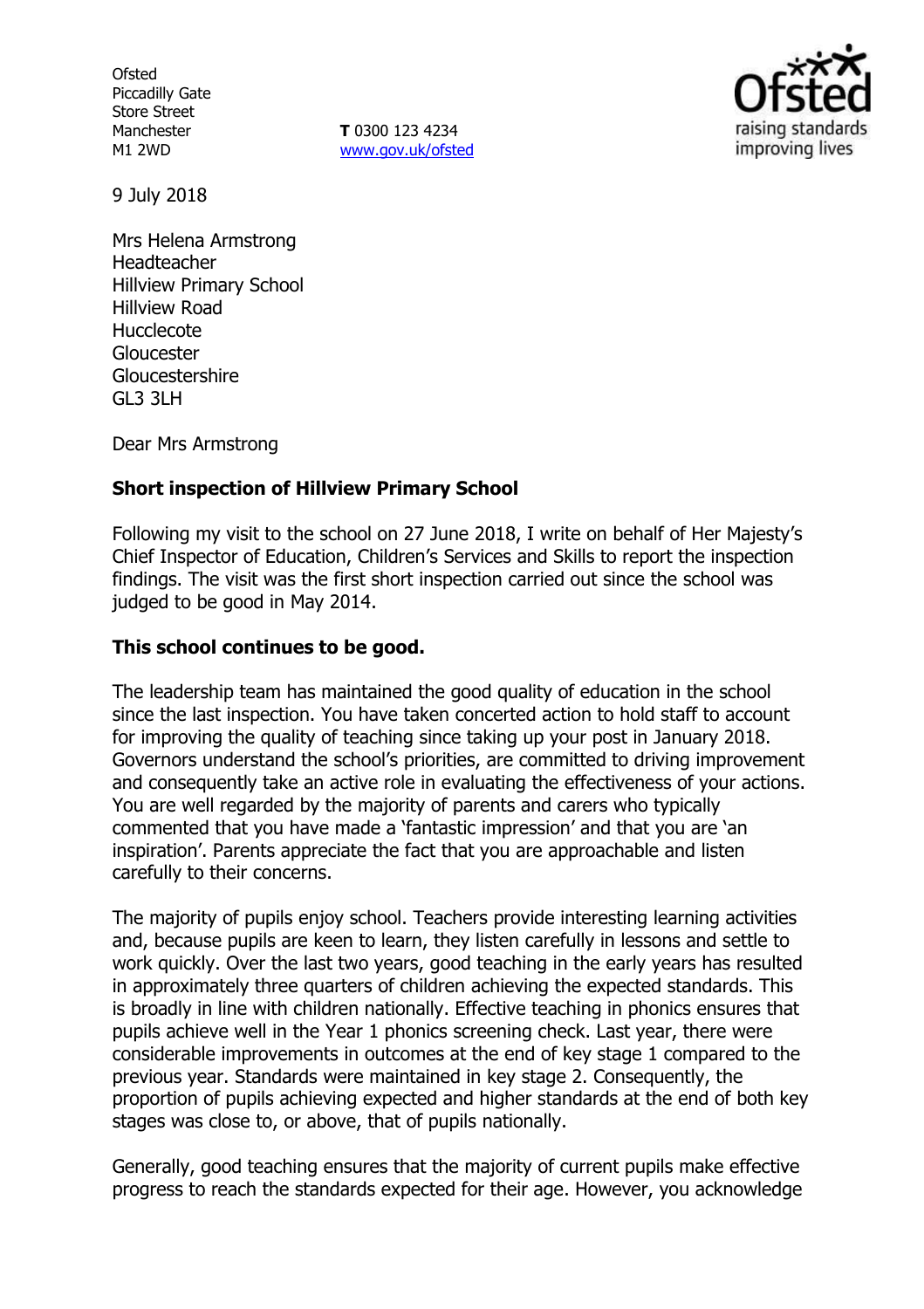

that progress for some pupils, including older pupils, disadvantaged pupils and pupils who have special educational needs (SEN) and/or disabilities, has been slower. We discussed the fact that several of these pupils have complex learning needs or require ongoing support to help them to manage their emotions and behaviour. This has hindered their academic progress. You provide targeted pastoral support, which is paying dividends because it helps pupils to develop strategies to remain calm when they become angry or upset. For example, pupils have the opportunity to go to the 'Haven' when they want to discuss their worries. They also enjoy spending time with the school's dogs. You note that this support helps pupils to access their learning more effectively. However, you acknowledge that it will take more time to impact on pupils' academic progress.

You agree that, generally, achievement in writing across the school is not as strong as in reading and mathematics. You realise it will be crucial to further improve the teaching of writing so that pupils' achievement is at least in line with that in other subjects.

During the inspection, we discussed the importance of rigorously checking the progress of all pupils, as well as their attainment. You realise that this will help you to more accurately evaluate the effectiveness of teaching so that you can swiftly intervene when it needs to improve.

## **Safeguarding is effective.**

You take all necessary steps to make sure that pupils are kept safe, and your safeguarding policies and procedures are clear and well understood. You provide relevant safeguarding training for all staff, which ensures that everyone understands how to refer concerns. You have recently updated your record-keeping system so that safeguarding records are more accessible. All staff take responsibility for recording safeguarding issues, and you take swift action when vulnerable pupils and their families need your help. You regularly review your actions to check that they are making a difference. You enlist the support of various outside agencies when further help is needed. You make all necessary checks to ensure that staff are safe to work with children and you record the details on the school's single central register. You have recently changed the start of the school day so that pupils can arrive earlier, go straight to their classes and engage in a variety of learning activities. This has improved punctuality and prepares pupils well for the school day. Whole-school attendance is broadly in line with that of pupils nationally.

Adults form caring and positive relationships with pupils and, as a result, pupils said that there is always someone they can turn to if they have problems. You and your pastoral team work hard to support all pupils, particularly those who are vulnerable or present challenging behaviour. Parents typically commented, 'The pastoral team are a wonderful asset', and 'Teachers genuinely care about children.' Pupils feel safe in school. They understand the behaviour you expect of them and can talk about the school's values, 'Respect everything and everyone'. Pupils commented that behavioural issues are usually resolved quickly. However, a small minority of parents, pupils and staff believe that leaders have an inconsistent approach to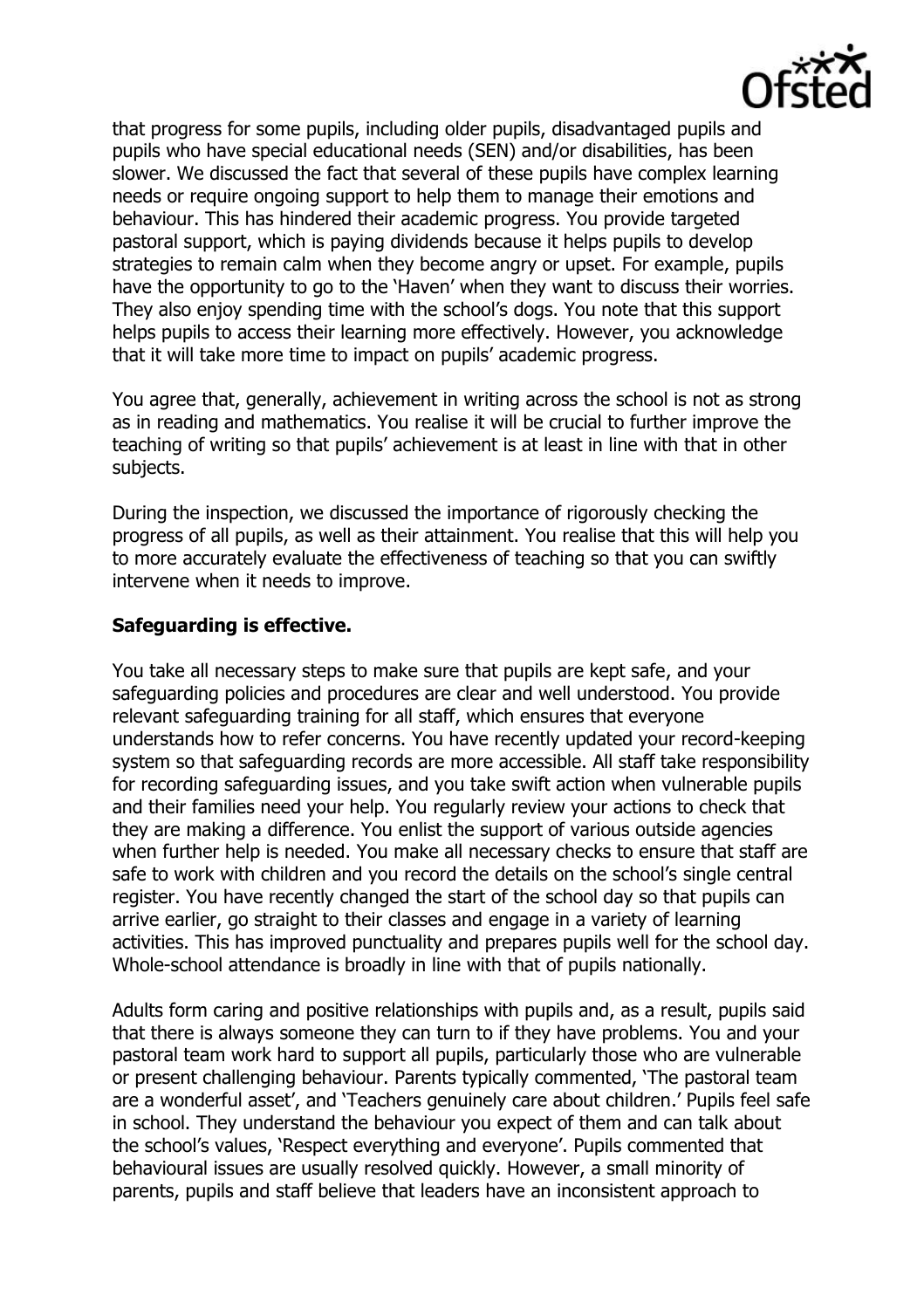

behaviour management.

# **Inspection findings**

- We looked at how well teaching in the early years and Year 1 helps current pupils, especially boys, to achieve well. This was because outcomes in the early years have fluctuated in recent years and boys have not achieved as well as girls. In addition, phonics outcomes have declined slightly. We visited the welcoming and exciting early years environment and observed children absorbed in their learning. For example, Nursery children enjoyed accurately counting objects eaten by the 'hungry caterpillar' and correctly put them into pots labelled with corresponding numbers. Reception pupils were engrossed in creating an outdoor 'shade sculpture', using strips of brightly coloured fabric and string. This year, in line with last year, good teaching has ensured that approximately three quarters of children have achieved or exceeded the expected standards. Effective teaching of all subjects at Year 1, including phonics, has resulted in the vast majority of current pupils making strong progress to achieve the standards expected for their age. There is little difference between boys' and girls' achievement.
- We also evaluated how effectively leaders are sustaining recent improvements to teaching in all subjects at key stage 1 and mathematics at key stage 2. We reviewed your assessment information and discussed the importance of rigorously checking pupils' progress to precisely evaluate the effectiveness of teaching. You agree that this is an area that needs further development. Generally, good teaching ensures that the majority of pupils in both key stages make effective progress towards achieving the standards expected for their age. However, achievement in writing across the school is not as strong as in reading and mathematics. In addition, older pupils do not achieve as well as others in reading, writing and mathematics. You are taking the necessary steps to improve teaching. As a result, teachers provide interesting activities, model learning well and provide clear feedback. This engages pupils in their learning and helps them understand how to improve their work. For example, in a Year 6 English lesson, we observed pupils listening intently to an audio clip of a thunderstorm, which inspired them to develop their descriptive writing. Questions such as, 'What can you see and hear?' prompted pupils to write sentences such as, 'The rain is a whip, lashing the streets', and 'The thunder is as heavy as bricks.'
- Another line of enquiry was to establish how well teaching supports disadvantaged pupils and pupils who have SEN and/or disabilities to make strong progress. This is because, over time, few of these pupils achieve expected or higher standards. You understand the needs of pupils well, which helps you to provide focused emotional, behavioural and academic support. Adults work sensitively with pupils and explain tasks clearly. This is improving many pupils' confidence and attitudes to learning. As a result, several pupils are making steady, although not consistently strong, progress. Some pupils, especially those who have more complex needs, are making slower progress. This is because it is taking time for ongoing pastoral support to have an impact on their academic progress. You recognise it will be vital to further develop the consistency of teaching in order to accelerate pupils' progress. This will help pupils to get closer to achieving the standards expected for their age.